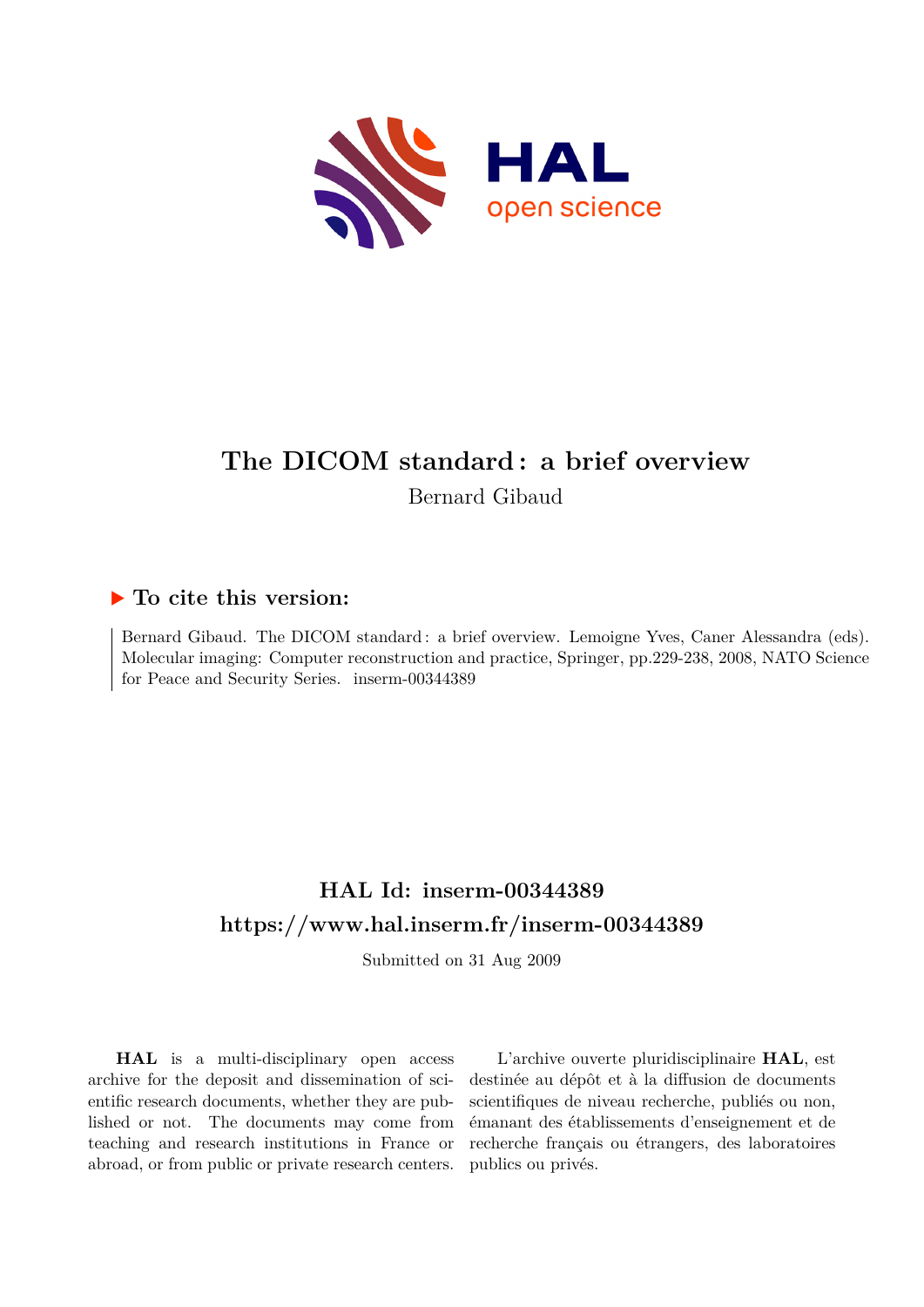### **THE DICOM STANDARD: A BRIEF OVERVIEW**

#### Bernard GIBAUD

*Unit / Project VISAGES, INSERM/INRIA/CNRS/University of Rennes 1. 2, Avenue du Pr Léon Bernard, F-35043 Rennes. France Correspondence: Bernard Gibaud, bernard.gibaud@irisa.fr*

**Abstract**: The DICOM standard has now become the uncontested standard for the exchange and management of biomedical images. Everyone acknowledges its prominent role in the emergence of multi-vendor Picture Archiving and Communication Systems (PACS), and their successful integration with Hospital Information Systems and Radiology Information Systems, thanks to the Integrating the Healthcare Enterprise (IHE) initiative. We introduce here the basic concepts retained for the definition of objects and services in DICOM, with the hope that it will help the reader to find his or her way in the vast DICOM documentation available on the web.

Key words: Medical Imaging, PACS, DICOM

#### **1. INTRODUCTION**

Exchanging images between various kinds of equipment has been an issue since the very beginning of digital medical imaging. The ACR/NEMA standard, issued in 1985 and 1988, did not provide a satisfactory solution and the medical imaging community had to wait until 1993 to have a real usable standard available. The publication of this standard was followed by several demonstrations in key international congresses, especially the RSNA in 1993, which convinced the whole community that the standard actually led to successful implementations, and that the manufacturers were willing to use it, and turn the page of proprietary formats and solutions. Since that time, the position of DICOM was significantly reinforced, with the creation of the DICOM Committee, and the collaboration with other standards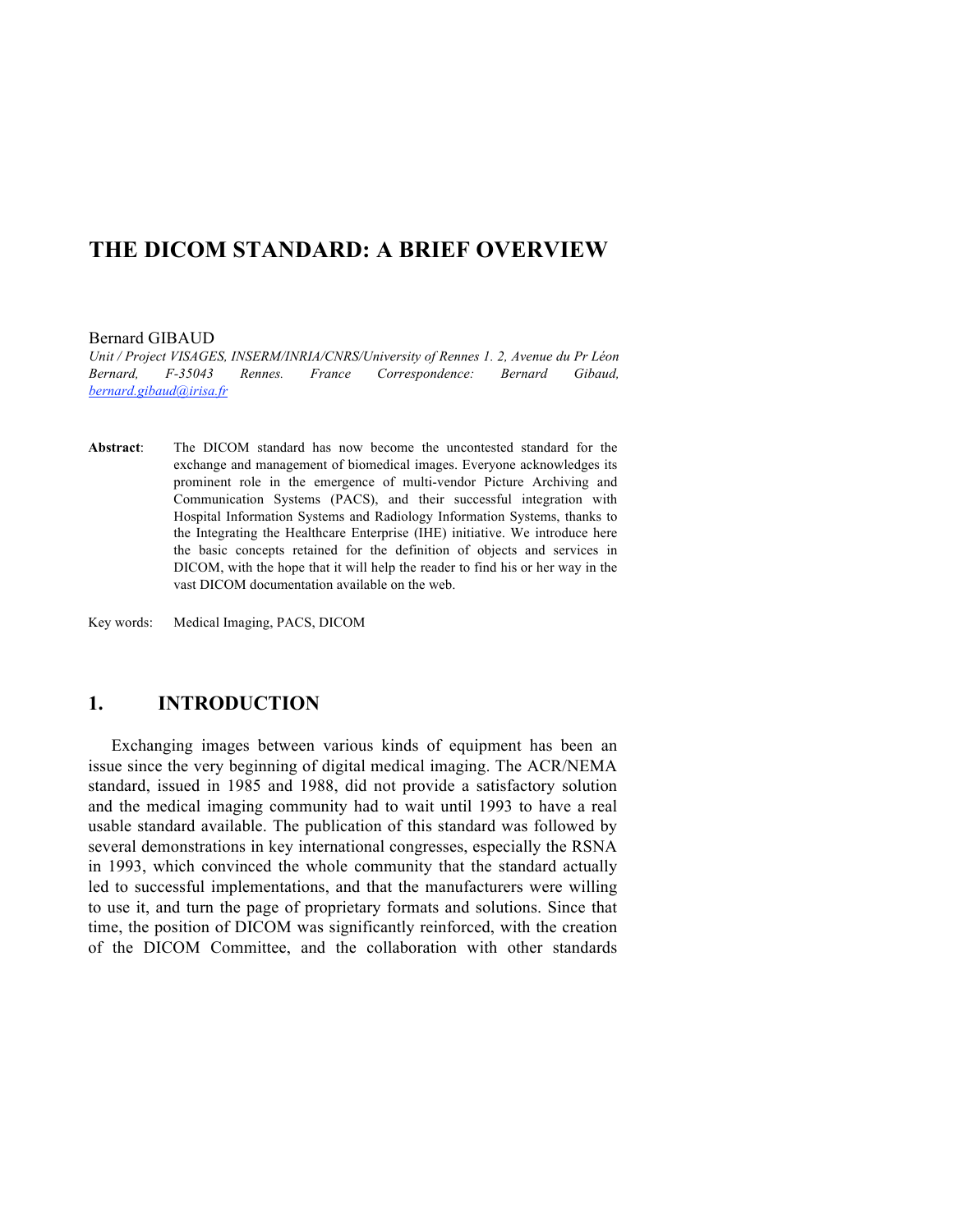development organizations such as the Comité Européen de Normalisation (CEN) in the mid-nineties, and ISO TC 215 "Health Informatics" in 1999.

DICOM has now become the international standard in the field of biomedical imaging. Its influence was critical in the emergence of multivendor technical solutions for Picture Archiving and Communication Systems (PACS), and in providing appropriate solutions for the integration with the other information systems involved, especially the Hospital Information Systems and the Radiology Information Systems. These integration issues were addressed by the Integrating the Healthcare Enterprise Initiative (IHE) – initially in the USA in 1998, under the auspices of the RSNA and HIMSS, then world-wide, with the launching of IHE-Europe in 2001, and similar initiatives in Asia more recently.

#### **2. THE DICOM COMMITTEE**

The DICOM committee gathers various kinds of contributors. All the big manufacturers of the field of biomedical imaging are members of the DICOM Committee. There are also many professional societies involved, in radiology, but also from other fields such as cardiology, dentistry, pathology, ophthalmology, as well as stakeholder institutions such as the American National Cancer Institute.

The scope is quite broad with currently 26 working groups addressing the various aspects involved (Table 1.) Among those working groups, one has to distinguish Working Group 6 ("Base standard"), whose function is to guarantee the overall technical consistency of the standard, and Working Group 10 ("Strategic advisory"), in charge of advising the DICOM Standard Committee on long term orientations that should be followed.

| <b>DICOM Committee Working Groups</b> |                                              |
|---------------------------------------|----------------------------------------------|
| WG-01: Cardiac and Vascular           | WG-14: Security                              |
| Information                           |                                              |
| WG-02: Projection Radiography         | WG-15: Digital Mammography                   |
| and Angiography                       | and CAD                                      |
| WG-03: Nuclear Medicine               | WG-16: Magnetic Resonance                    |
| WG-04: Compression                    | $WG-17:3D$                                   |
| WG-05: Exchange Media                 | <b>Clinical</b><br>$WG-18:$<br>Trials<br>and |
|                                       | Education                                    |
| WG-06: Base Standard                  | WG-19: Dermatologic Standards                |
| WG-07: Radiotherapy                   | WG-20: Integration of Imaging                |
|                                       | and Information Systems                      |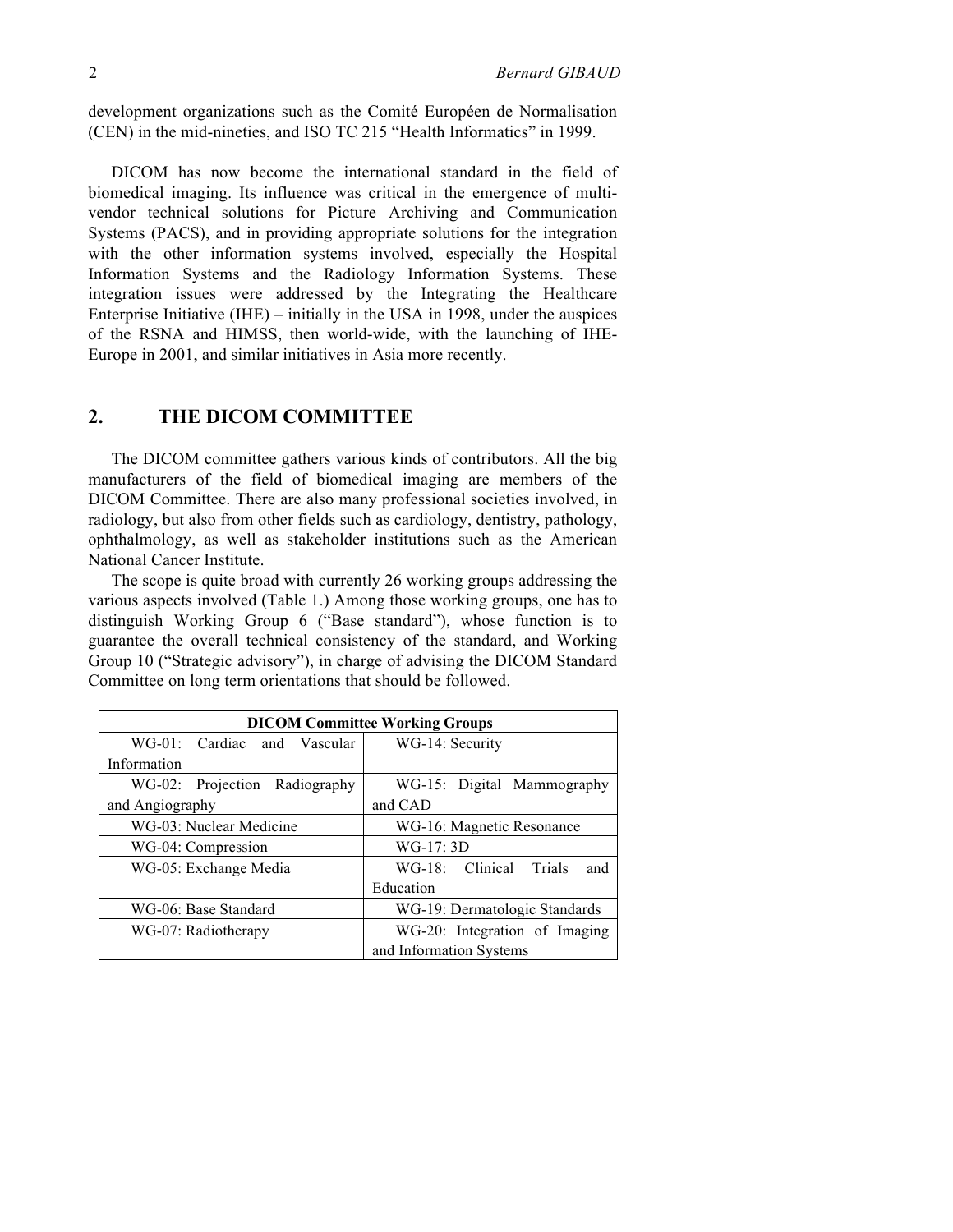| WG-08: Structured Reporting      | WG-21: Computed Tomography |
|----------------------------------|----------------------------|
| WG-09: Ophthalmology             | WG-22: Dentistry           |
| WG-10: Strategic Advisory        | WG-23: Application Hosting |
| WG-11: Display Function Standard | WG-24: Surgery             |
| WG-12: Ultrasound                | WG-25: Veterinary Medicine |
| WG-13: Visible Light             | WG-26: Pathology           |

*Table 1.* the various working groups of the DICOM Committee

#### **3. ORGANIZATION OF THE STANDARD**

#### **3.1 A multi-part document**

The DICOM standard is organized as a multi-part document, made of 18 independent parts (Figure 1) [1].



*Figure 1.* The different Parts of the DICOM standard (numbered 1 to 18)

The most important ones are Parts 3, 4, 16, 5 and 2. Part 3 "Information object definitions" provides the specification of the information objects to be exchanged (more than 1000 pages of text), as well as the definition of the semantics of each data element. The main reason why this part is so long and complex is related to the many existing imaging modalities (such as computed tomography, ultrasound, magnetic resonance, positron emission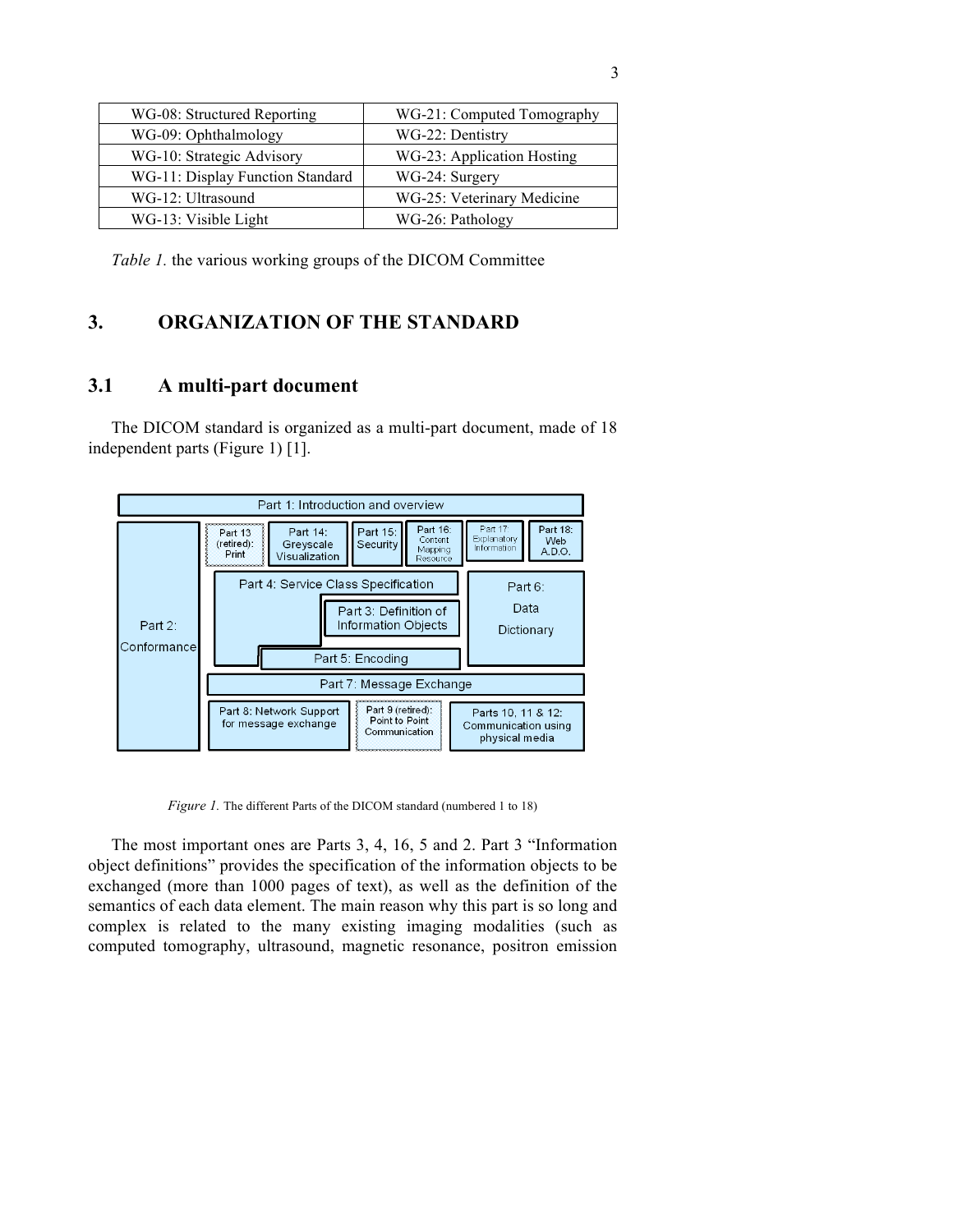tomography etc.), that require many technical parameters. Part 4 "Service Class specifications" defines the services for exchanging information, either images or information that is useful to manage images. Part 16 "Content Mapping Resource" addresses the question of terminology, i.e. on the one hand, it defines how existing terminological resources can be used in DICOM (e.g. SNOMED, LOINC, UCUM), and on the other hand, how content items can be grouped together and re-used in DICOM Structured Reporting documents (notion of Templates). Part 5 "Data structure and encoding" specifies how the information objects specified in Part 3 can be organized into a linear bit stream, in order to be sent over a network connection or stored in a file. All aspects related to image compression are addressed in Part 5. Finally, Part 2 "Conformance" specifies how a manufacturer can claim conformance to the DICOM standard for a particular product or implementation, by writing a document called a "conformance statement". Part 2 explains in detail how this document must be written and the information it must contain.

#### **3.2 Extensions and maintenance**

The standard is being continuously updated, either to address new fields of biomedical imaging (for example, surgery applications), or to revisit existing fields (e.g. Magnetic resonance or PET images), in order to face new needs resulting from the evolution of imaging techniques.

Such extensions are made through the publication of "Supplements" to the standard. Several such Supplements are issued every year. Each Supplement includes text modifying the existing parts, e.g. to add a new information object in Part 3, or a new service class in Part 4, or new codes in Part 16, or new data elements in Part 6 "Dictionary" etc. All those changes are put together once a year to deliver a new issue of the standard, e.g. "DICOM 2008". However, this yearly issue should not be seen as a new "version" of the standard. There is only one single version of the standard, since all changes that are made are supposed to be "backward compatible": it means that new specifications bring new functionalities, but they never change the way previous services work. The only exception to this rule is the case of retirement, i.e. when service classes are retired from the standard (this happens only to services that are almost never used). The general motivation for this kind of approach is that imaging equipment can be in operation during quite long periods of time (6, 7, up to 10 years) and that it would be non-acceptable to change the standard in ways that would "break"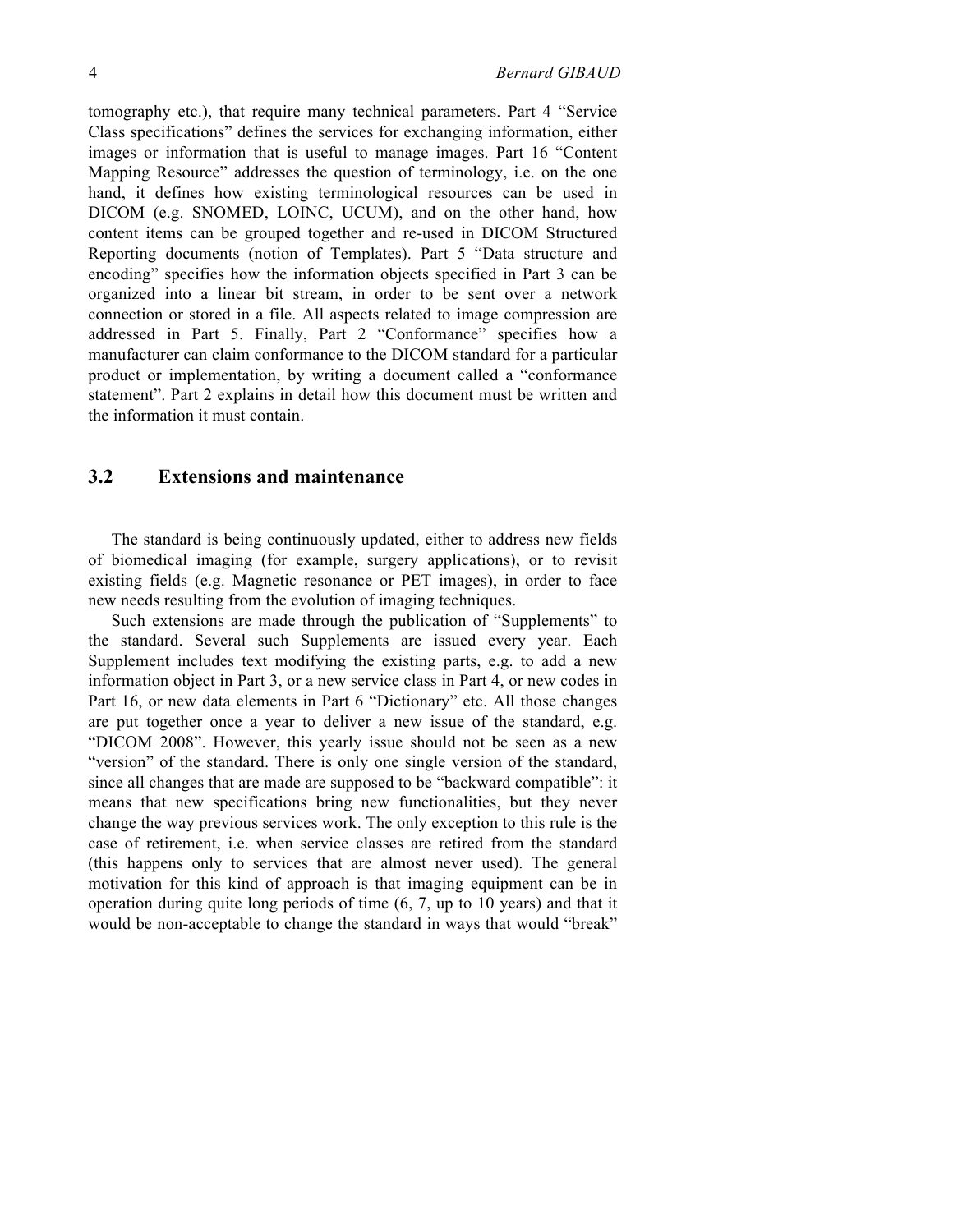existing implementations, and cause troubles to installed and working equipment.

A second way of updating the standard exists, through the mechanism of Correction Proposals (CPs). CPs provide the means to raise and fix minor issues and imprecision that cause (or may cause) interoperability problems. CPs are submitted, accepted, worked out and balloted as any other parts of the standard.

#### **4. BASIC CONCEPTS**

#### **4.1 Data Syntax**

The syntax used in the DICOM standard is a binary one, based on the transfer of (Tag-Length-Value) triplets. It means that any elementary Data Element is given a binary Tag, e.g. Data element *(0028,0010) Rows* represents the number of rows in an image. This Tag, composed of 4 bytes is sent first, followed by the corresponding data type, represented in this particular case by ASCII characters 'U' and 'S' (for Unsigned Short), followed by the length of the value field, in this case "2" because the Data element *(0028,0010) Rows* is represented by an Unsigned Short, represented by 2 bytes, and finally comes the value itself, e.g. "256", represented in binary ('00' in the least significant byte, and '01' in the most significant byte). So the binary bit stream corresponding to this Data element would be in this example:

… '28' '00' '10' '00' '55' '53' '02' '00' '00' '01' …

As can be seen from this example the values are binary ones, which explains that images in DICOM cannot be edited like, e.g. XML documents. One must use a parser that decodes the TLV triplets in order to put the information in human-readable form.

#### **4.2 Information objects**

The specification of an information object (called in DICOM an Information Object Definition or IOD) consists in defining the set of Data elements that shall or may be transmitted. They are organized in groups called 'modules'. For example, the CT image IOD is depicted by a number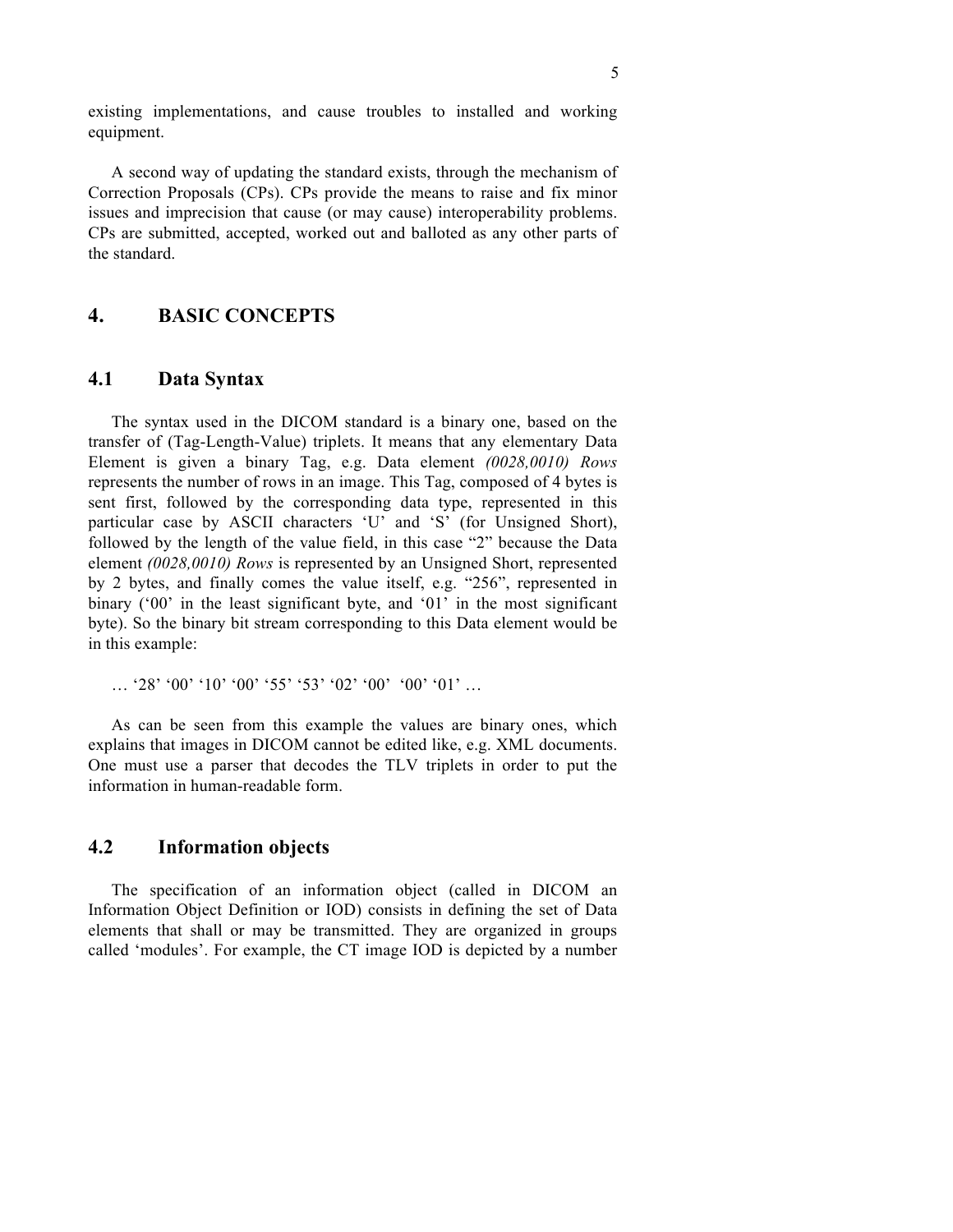of modules focusing on: (1) the general context of image acquisition (essential information on the patient, the study, the series), (2) the acquisition procedures (particularly the physical acquisition methods, the reconstruction algorithm etc.), (3) the image's characteristics (size, resolution etc.), and (4) the pixel data themselves. The 'module' concept, by gathering together data elements relating to one same information entity (for example 'Patient Module', 'General Study Module', 'General Image Module', 'Image Plane Module', 'Image Pixel Module'), facilitates their reuse in different IODs. These information entities are defined using information models, following the "entity-relationship" formalism. The basic DICOM model is a hierarchy in which a Patient can have one or more Studies, each containing one or more Series, each containing one or more Composite Objects (such as Images, Presentation States, etc.)

A distinction is introduced between Composite objects and Normalized objects. Composite objects gather data elements describing several entities of the real world, whereas Normalized objects focus on one single real world entity.

All sorts of images, whatever the modality (Computed Tomography, Magnetic Resonance, Ultrasound, XRay angio, etc.) are represented by Composite objects, as well as Presentation States, Fiducials, Registration objects, Structured Reports etc.

At the beginning of the standard, image objects were essentially 2D images. Multi-frame objects were introduced to represent in a single Dataset several related images, e.g. in ultrasound (Multi-Frame Ultrasound IOD) and nuclear medicine (Nuclear Medicine IOD). However, the new image objects developed recently for CT, MR, PET etc. (Enhanced CT, Enhanced MR, Enhanced PET, respectively) make use of a new extended multi-frame mechanism. This leads to a better and more efficient organization of common attributes (using so-called functional groups), as well as to faster transmission times.

#### **4.3 Services**

Two sets of services exist. A first set of services (called Composite services), applies to Composite objects, whereas a second set (called Normalized services) concerns Normalized objects. The first provide facilities to 'push' an object (service C-STORE), or to query a set of objects based on some search criteria (services C-FIND, C-GET and C-MOVE). A last service exist (C-ECHO) to simply test connectivity between two peer application entities.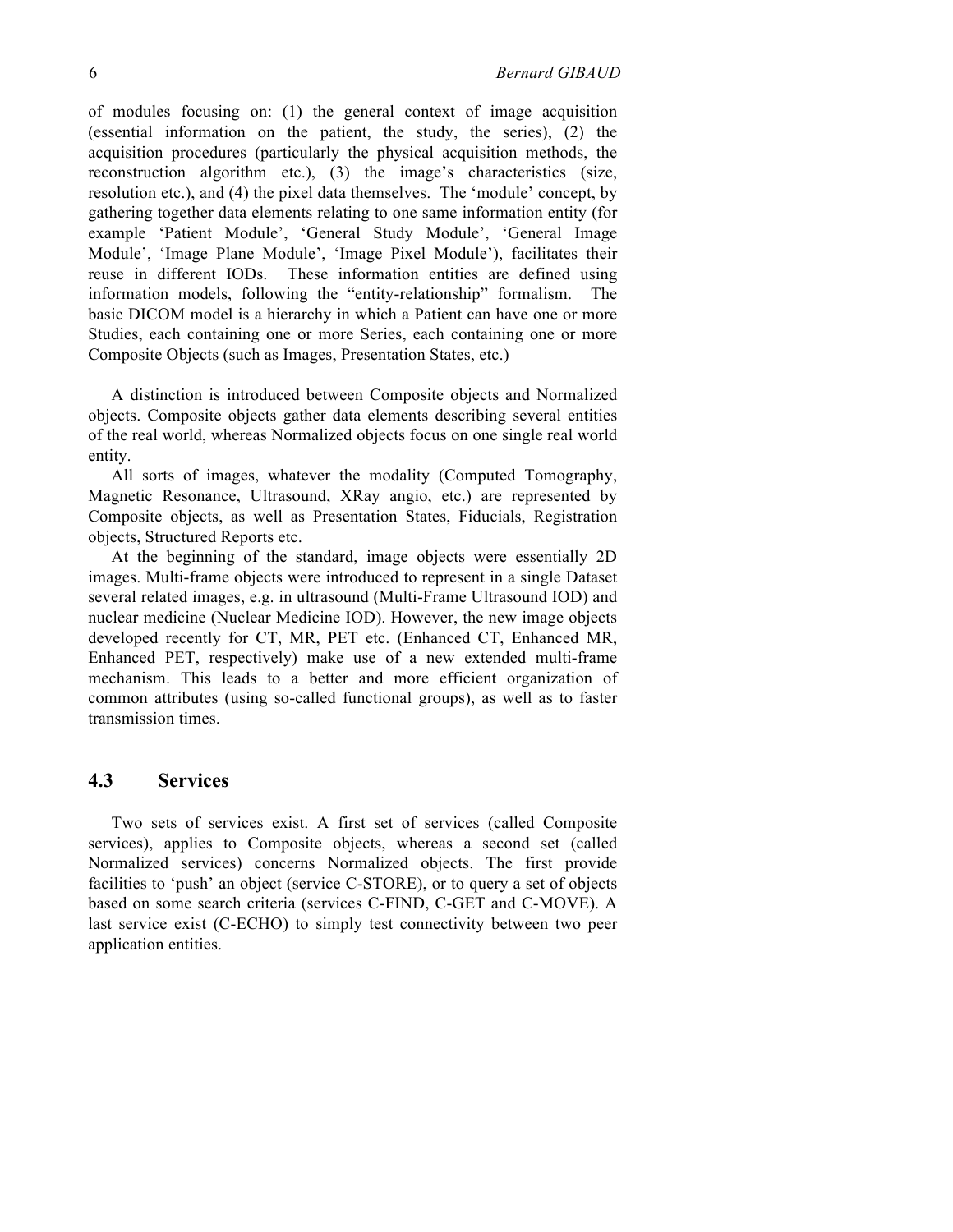Normalized services provide facilities to act upon a single object managed by a remote application entity, to create an instance (N-CREATE), delete it (N-DELETE), get information about it (N-GET), modify it (N-SET), launch an action (N-ACTION), report an event (N-EVENT-REPORT).

#### **4.4 Service-Object Pair**

Objects, i.e. IODs, can be associated with services to form what is called a 'Service Object Pair'. For example, a CT image IOD is associated with the Storage service to form the CT Image Storage SOP Class. This abstraction defines a service that can be provided by an application entity (this entity is called the SCP, for Service Class Provider), or used by another application entity (this entity is called the SCU, for Service Class User). These notions of SOP, SCU and SCP are extensively used in DICOM Part 2 to claim the conformance to DICOM of an implementation. A SOP Instance corresponds to the instantiation of the use of a service, e.g. for a particular image. SOP Classes and SOP instances have unique identifiers based upon the OSI Object Identification (numeric form) as defined by the ISO 8824 standard. The SOP instance UIDs provide identifiers for persistent objects such as images.

### **5. DICOM MAJOR ACHIEVEMENTS**

#### **5.1 Storage and query / retrieve of Composites objects**

Storage and Query & Retrieve are the services classes used to communicate any sorts of Composite objects. In fact the exchange and query mechanisms are totally generic with respect to the objects to be exchanged. Requests are based on the use of unique identifiers for Studies, Series and Composite objects (using the SOP Class and SOP instance UIDs).

Composites objects may be exchanged in two ways, either in connected mode, or using removable media. In the first case, composite objects are transmitted as one message per Dataset (a Dataset corresponds to a Composite object instance), after a preliminary stage called Association establishment, during which the two peer application entities negotiate the SOP Classes and Transfer Syntaxes they want to use in the exchange. In the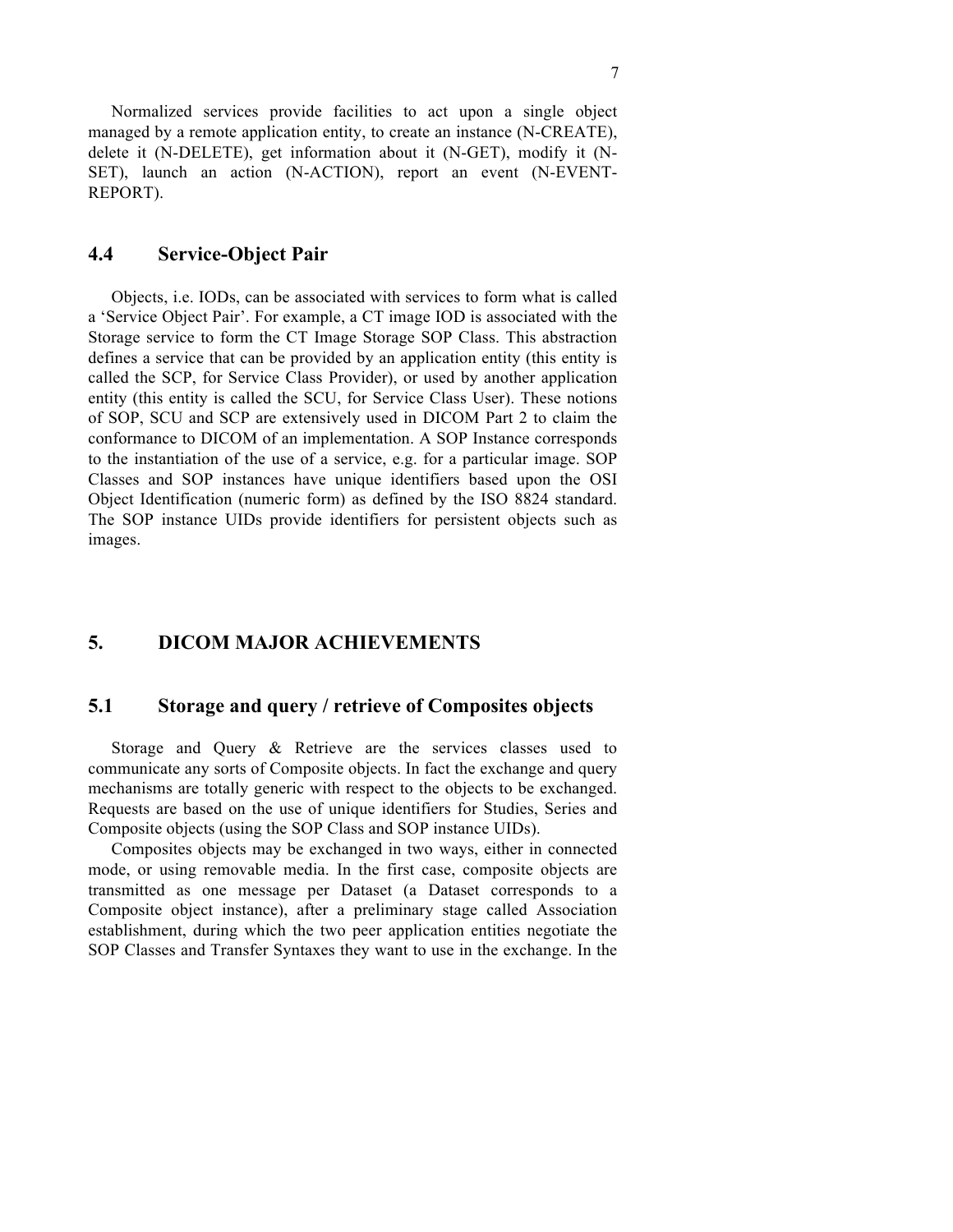second case, the composite objects are copied on removable media, together with a file called DICOMDIR, providing a structured description of the Patient / Study / Series / Composite Objects relationships, with links to corresponding files on the media. DICOM does not specify any particular convention for the naming of files. Many kinds of media are supported like Cederoms, DVD, Flash memory etc.

#### **5.2 Image management services**

After providing the basic services for exchanging images, DICOM developed services for image management, in close collaboration with CEN TC251/WG4 "Medical Imaging", a standardization body that was quite active at that time in the area of image management [2]. Such services were acutely needed, both in the US and in Europe, for the development of multivendor PACS systems.

Modality Worklist was one of those services whose impact was prominent for successful PACS deployment. Modality Worklist provides the means for a modality to query an information system (e.g. a RIS) about the tasks that have been scheduled for this particular piece of equipment for a certain period of time. More precisely, the modality queries the Modality Scheduled Procedure Steps that were registered in the information system, and this mechanism provides the modality with essential identifying information about the Patient and Study concerned. This is really essential because it is the key for having consistent identifiers in the RIS and the PACS.

A second important service was developed at the same time, it is called "Storage Commitment". The basic idea is for the modality (or any kind of equipment producing images) to get an explicit confirmation that all the images that have been sent to the image manager have been well received and stored in a safe place, so that the modality can delete those images and free the corresponding storage spaces.

A third image management service is "Performed Procedure Step", allowing to "close the loop" with the information system. This service allows the information system to be notified about events such as the beginning and completion of the examination and the creation and updating of Performed Procedure Step objects, documenting what was precisely done during a procedure step (which could eventually differ from what was scheduled).

Additional services were added, such as "General Purpose Worklist", to support the organization of any sort of task (e.g., quality control, image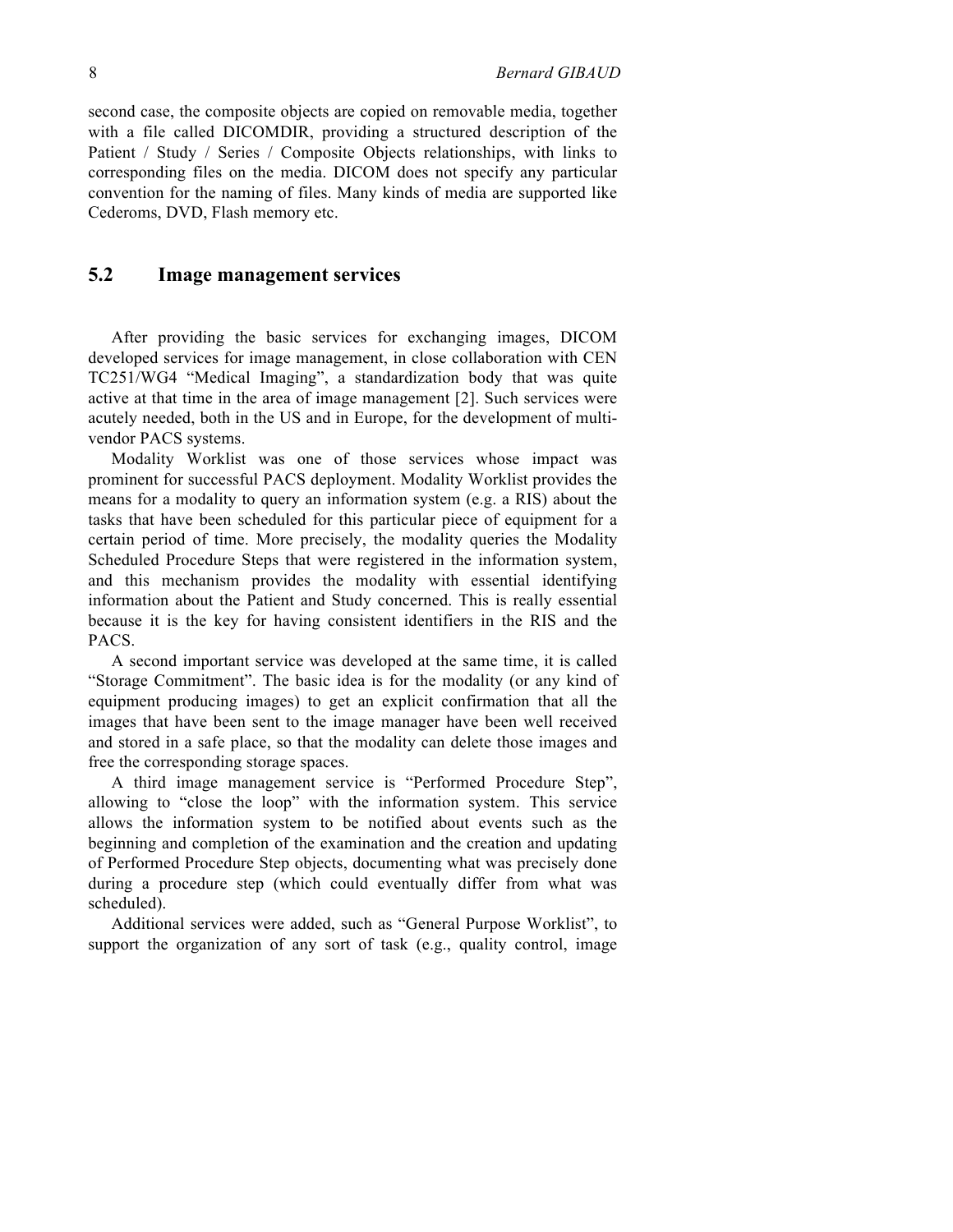processing, Computer Assisted Detection or CAD, reporting, transcription), based on a local definition of these tasks.

All these management services have been extensively used in the IHE Integration Profiles specified for Radiology applications, especially those addressing the issue of workflow (for example Scheduled Workflow, Post-Processing Workflow, Reporting Workflow).

#### **5.3 Structured reporting**

DICOM's major focus is on images. However, it became obvious that standards were needed to support the exchange of observations made on images, whatever the origin of such observations, i.e. the analysis of images by a human observer, or through the use of an image analysis algorithm.

DICOM tried (and succeeded !) in addressing such issues in a generic way. The solution was provided by the Structured Reporting concept (SR), introduced in DICOM with Supplement 23, published in 1999.

The basic idea is to represent the observations related to a Structured Reporting document as a tree, composed of content nodes (called content items) connected by relationships [3]. Such observations may represent measurements made on images, refer to regions of interest in specific images, or document the context of observation. DICOM introduced 14 content item types, listed in Table 2. What is important to note is that each node has a concept name, that is necessarily a coded entity, and a value, which may be coded or not, depending on the kind of node.

| <b>Type of Content Item</b> | Comment                                 |
|-----------------------------|-----------------------------------------|
| <b>CONTAINER</b>            | A such node has no proper               |
|                             | content: it contains the nodes that are |
|                             | connected to it using the CONTAINS      |
|                             | relationship                            |
| <b>TEXT</b>                 | The content is free text, coded in      |
|                             | ASCII, without any presentation         |
|                             | features                                |
| <b>PNAME</b>                | Contains a Person Name; often           |
|                             | used to define the observation context  |
| <b>DATETIME</b>             | Contains a Date and Time, also often    |
|                             | used to define the observation context  |
| <b>TIME</b>                 | Contains a Time, also often used to     |
|                             | define the observation context          |
| <b>DATE</b>                 | Contains a Date, also used to define    |
|                             | the observation context                 |
| <b>NUMERIC</b>              | Contains a measurement made on an       |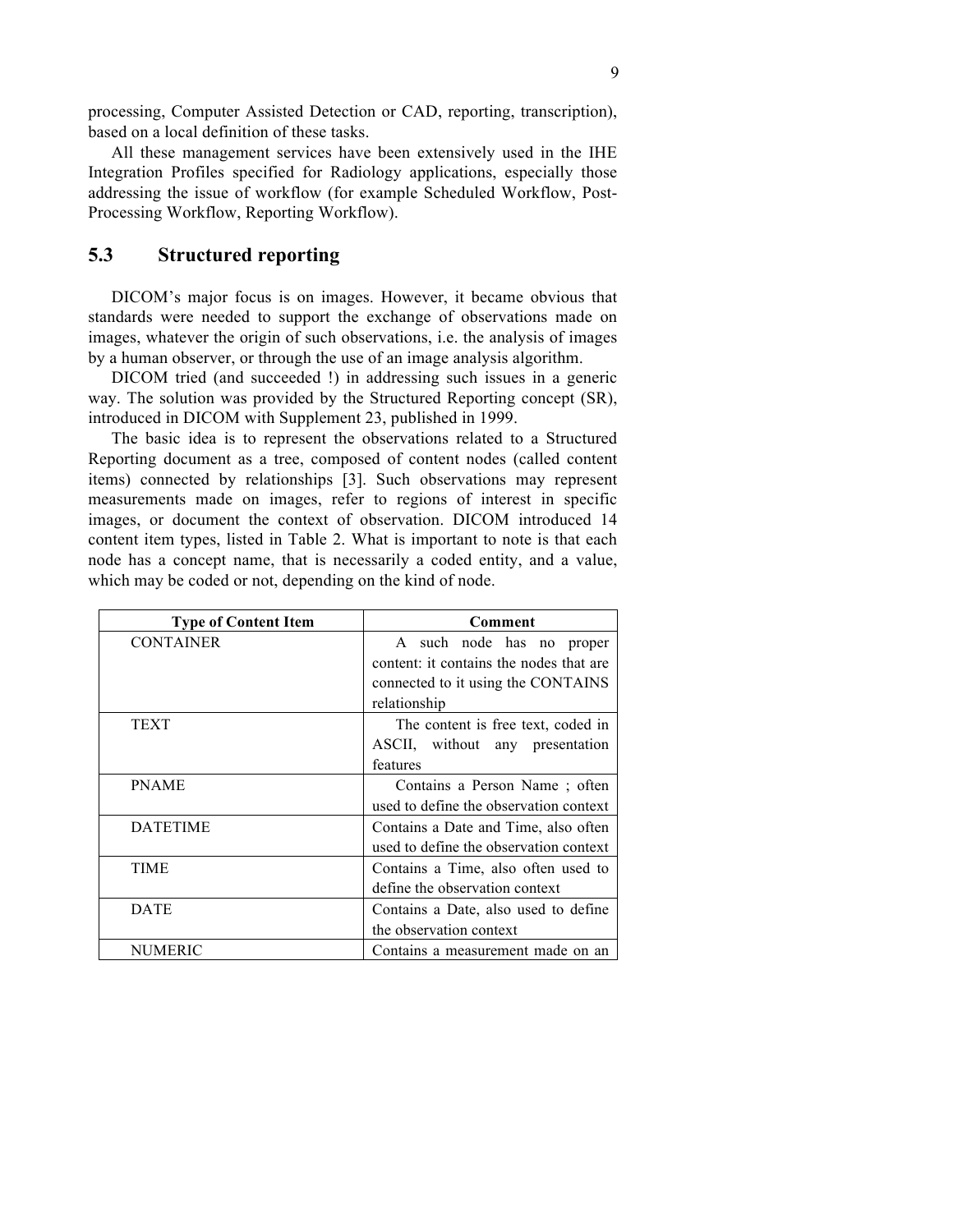|                  | image                                           |
|------------------|-------------------------------------------------|
| <b>IMAGE</b>     | Contains a reference to a DICOM                 |
|                  | image (only DICOM images are                    |
|                  | allowed)                                        |
| <b>WAVEFORM</b>  | Contains a reference to a DICOM                 |
|                  | waveform                                        |
| <b>COMPOSITE</b> | Contains a reference to another                 |
|                  | DICOM<br>composite<br>object,<br>for            |
|                  | <b>DICOM</b><br><b>SR</b><br>another<br>example |
|                  | document                                        |
| <b>UIDREF</b>    | Contains a UID of a DICOM entity                |
| <b>SCOORD</b>    | Contains a spatial coordinate ROI;              |
|                  | can be a single point, or a polyline            |
|                  | etc.                                            |
| <b>TCOORD</b>    | Contains a temporal coordinate, e.g.            |
|                  | in a time series of images                      |
| <b>CODE</b>      | Contains the value of a code, taken             |
|                  | from the list of codes available in             |
|                  | DICOM Part 16 "Content Mapping                  |
|                  | Resource"                                       |

*Table 2.* The various types of content items of SR trees

 Similarly, DICOM introduced a limited number of relationships, with relatively precise semantics such as 'CONTAINS', 'HAS OBSERVATION CONTEXT', 'HAS ACQUISITION CONTEXT', 'HAS PROPERTIES', 'INFERRED FROM', 'SELECTED FROM' and 'HAS CONCEPT MODIFIER'.

In terms of new DICOM IODs and SOP Classes, Supplement 23 introduced three new classes, addressing various levels of complexity in the use of available content items. The first, called Basic Text SR IOD, addresses the needs of applications exchanging very simple documents, limited to text referring to images. The second, called Enhanced SR IOD, provides the same features plus the possibility to represent measurements and to refer to spatial and temporal coordinates. Finally, the third, called Comprehensive SR IOD may involve any kind of content nodes and authorizes the use of 'by reference' relationships (ability to refer to a node anywhere in the SR tree).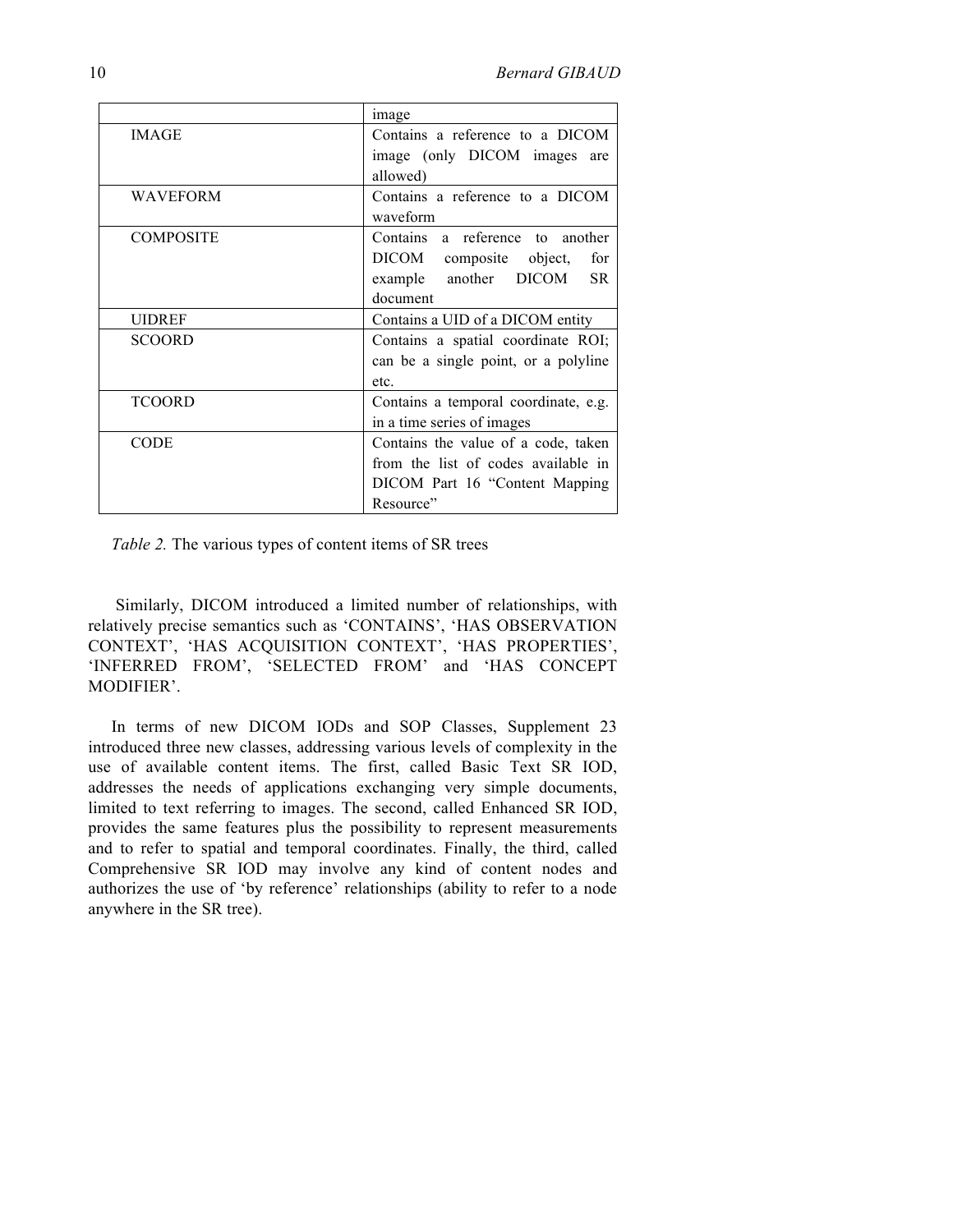Another important feature of DICOM SR was the introduction of Templates. A Template is the specification of a sub-tree that can be instantiated in an SR document. It groups and specifies content item nodes in roughly the same way as modules do, but in a way that is more formalized and dedicated to tree-like structures. Basically, a Template is a table of all content item nodes of a sub-tree, specifying things like requirement type (mandatory or optional), multiplicity, code values allowed for the Concept name attached to each content item node, and eventually, code values allowed for the value of content item node (when represented by a coded entry).

Interested readers can refer to the book written by David Clunie [4] for (far) more details about DICOM SR.

Since the publication of Supplement 23, a wide range of SR documents templates have been standardized to address specific needs in the domains of CAD (e.g. Chest CAD SR, Mammo CAD SR), ultrasound procedure reports (e.g. Ultrasound OB-GYN Procedure report, Vascular Ultrasound Procedure Report, Echocardiographic Procedure Report, Intravascular Ultrasound Procedure Report) and CT/MR reports in cardiology (CT/MR Cardiovascular Analysis Report), among others.

#### **5.4 Web Access to DICOM Objects**

Web access to DICOM persistent objects (WADO) was introduced in the standard to facilitate the referencing and retrieval – via the internet protocols http and https – of DICOM persistent objects (images, structured reports, etc.), using URL/URI (Uniform Resource Locator/Identifier). This extension was made in 2003 with Supplement 85, in the form of Part 18 of the standard. It was also recognised by the ISO TC 215 (ISO 17432) [5].

#### **6. CONCLUSION**

The development of the DICOM standard allowed to turn the page of proprietary standards for representing biomedical images and associated metadata. Initial efforts concerned primarily the exchange and management of images acquired on imaging equipment. Image processing is now being considered as well, with extensions of the standard dedicated to radiation therapy, CAD structured reports, spatial registration and fiducials,